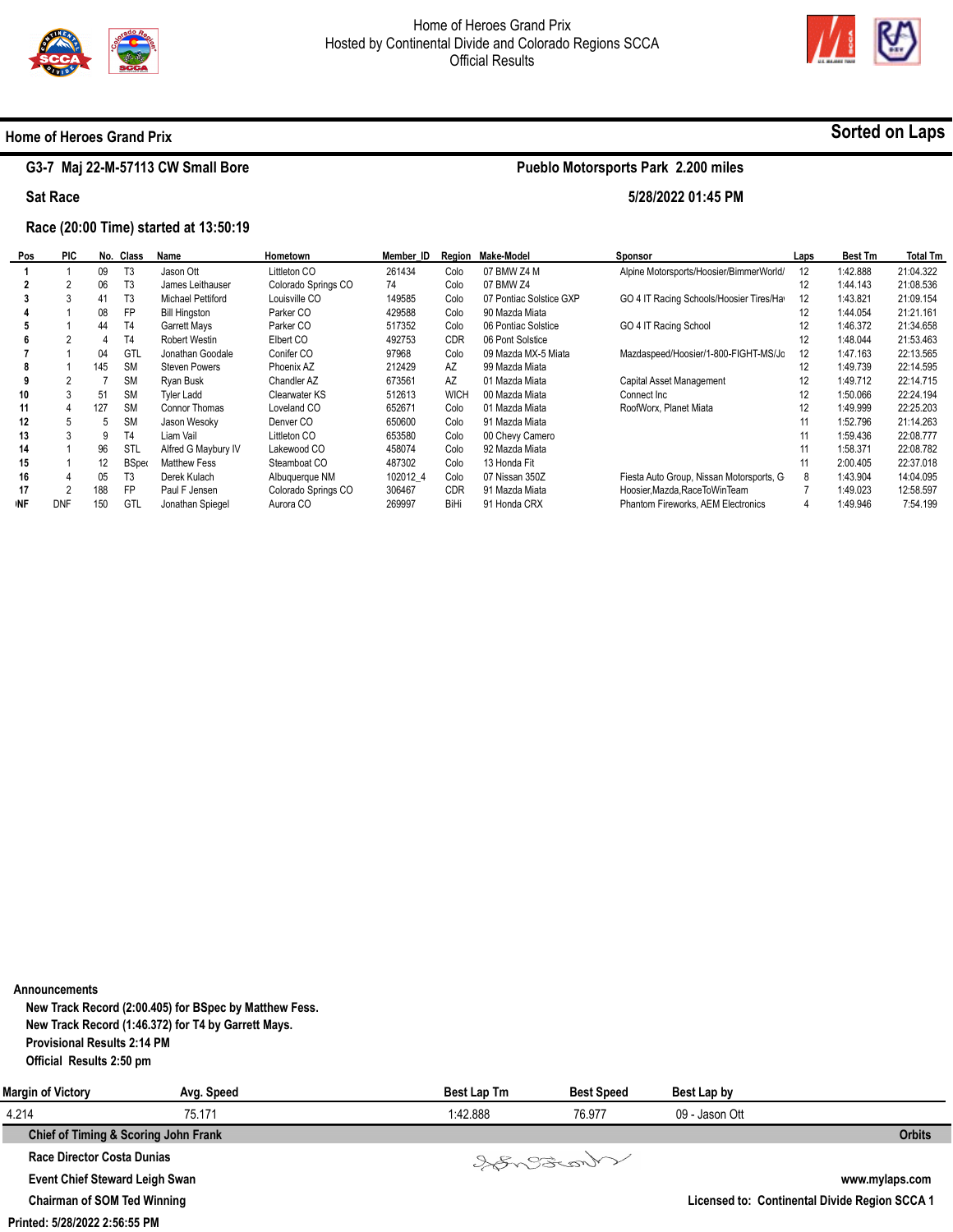



#### **Home of Heroes Grand Prix**

## **G4 Maj OW 22-M-57113 F5, FF, FV, SRF3**

# **Pueblo Motorsports Park 2.200 miles**

**5/28/2022 02:10 PM** 

### **Sat Race**

 $\overline{\phantom{a}}$ 

#### **Race (20:00 Time) started at 14:19:53**

| Pos            | <b>PIC</b> |     | No. Class | Name                  | Hometown            | Member ID |             | Region Make-Model            | <b>Sponsor</b>                       | Laps | <b>Best Tm</b> | <b>Total Tm</b> |
|----------------|------------|-----|-----------|-----------------------|---------------------|-----------|-------------|------------------------------|--------------------------------------|------|----------------|-----------------|
|                |            | 77  | <b>FF</b> | Jay Messenger         | Muleshoe TX         | 69966 1   | Colo        | Van Diemen Honda             | MessengerRacing                      | 13   | 1:36.126       | 21:24.598       |
| $\mathbf{2}$   |            | 137 | FF        | <b>Bill Kephart</b>   | Colorado Springs CO | 218084    | Colo        | 15 Vestal Crane 02 15AB      |                                      | 13   | 1:37.181       | 21:54.927       |
| 3              |            | 48  | FF        | Steve Mever           | Lonamont CO         | 384120    | Colo        | 89 Swift DB-6/Honda          |                                      | 13   | 1:39.721       | 22:00.543       |
| 4              |            | 91  | SRF3      | Jim Tibor Jr          | Silver Plume CO     | 420981    | Colo        | <b>SCCA Enterprises SRF3</b> | LaRue Motorsports/Jacob              | 13   | 1:43.242       | 22:33.571       |
| 5              | 2          | 471 | SRF3      | Karl Flessa           | Tucson AZ           | 53526     | Colo        | <b>SCCA Enterprises SRF3</b> | Desert Moose Racing                  | 13   | 1:42.833       | 22:33.947       |
| 6              |            | 18  | FF        | Keith Hall            | Arvada CO           | 426586    | Colo        | 98 Van Diemen RF98           | Orange Goldfish Racing               | 13   | 1:43.780       | 22:52.985       |
|                | 3          | 40  | SRF3      | James E Nelson        | Westminster CO      | 158169    | Colo        | <b>SCCA Enterprises SRF3</b> | LaRue Motorsports                    | 13   | 1:43.309       | 23:02.626       |
| 8              | b          | 32  | FF        | <b>Trevor Russell</b> | Tucson AZ           | 627066    | AZB         | 98 Ford F1600                |                                      | 12   | 1:36.193       | 19:25.974       |
| 9              | 4          | 15  | SRF3      | <b>Wiley Timbrook</b> | Arvada CO           | 662240    | Colo        | 07 SCCA Enterprises SRF3     |                                      | 12   | 1:43.799       | 21:26.696       |
| 10             |            | 9   | FV        | Flinn Lazier          | Vail CO             | 489633    | Colo        | Links                        | Stack It, Tivoli Lodge, Bell Helmets | 12   | 1:45.644       | 21:27.640       |
| 11             | 2          | 94  | FV        | Robert Neumeister     | Pueblo CO           | 112181    | Colo        | 92 Protoform P-2             | <b>Hoosier Tires</b>                 | 12   | 1:49.032       | 22:06.856       |
| 12             | 6          | 47  | FF        | Frank Chambers        | Santa Fe NM         | 118530    | <b>RioG</b> | 85 Swift DB1                 | <b>Chambers Engineering</b>          | 12   | 1:47.088       | 22:15.671       |
| 13             | 5          | 65  | SRF3      | Dwight Rider          | Aurora CO           | 265520    | Colo        | <b>SCCA Enterprises SRF3</b> |                                      | g    | 1:43.222       | 15:38.413       |
| Not classified |            |     |           |                       |                     |           |             |                              |                                      |      |                |                 |
| NS             | <b>DNS</b> | 42  | <b>FV</b> | Flinn Lazier          | Vail CO             | 489633    | Colo        | 06 Vortec                    | Stack It, Tivoli Lodge, Bell Helmets |      |                |                 |

**Announcements** 

**Provisional 2:46 PM** 

**Offical Results 4:00 pm** 

| Margin of Victory                     | Avg. Speed | <b>Best Lap Tm</b> | <b>Best Speed</b> | Best Lap by                                   |                |
|---------------------------------------|------------|--------------------|-------------------|-----------------------------------------------|----------------|
| 30.329                                | 80.150     | 1:36.126           | 82.392            | 77 - Jay Messenger                            |                |
| Chief of Timing & Scoring John Frank  |            |                    |                   |                                               | <b>Orbits</b>  |
| Race Director Costa Dunias            |            |                    | Waschel           |                                               |                |
| <b>Event Chief Steward Leigh Swan</b> |            |                    |                   |                                               | www.mylaps.com |
| <b>Chairman of SOM Ted Winning</b>    |            |                    |                   | Licensed to: Continental Divide Region SCCA 1 |                |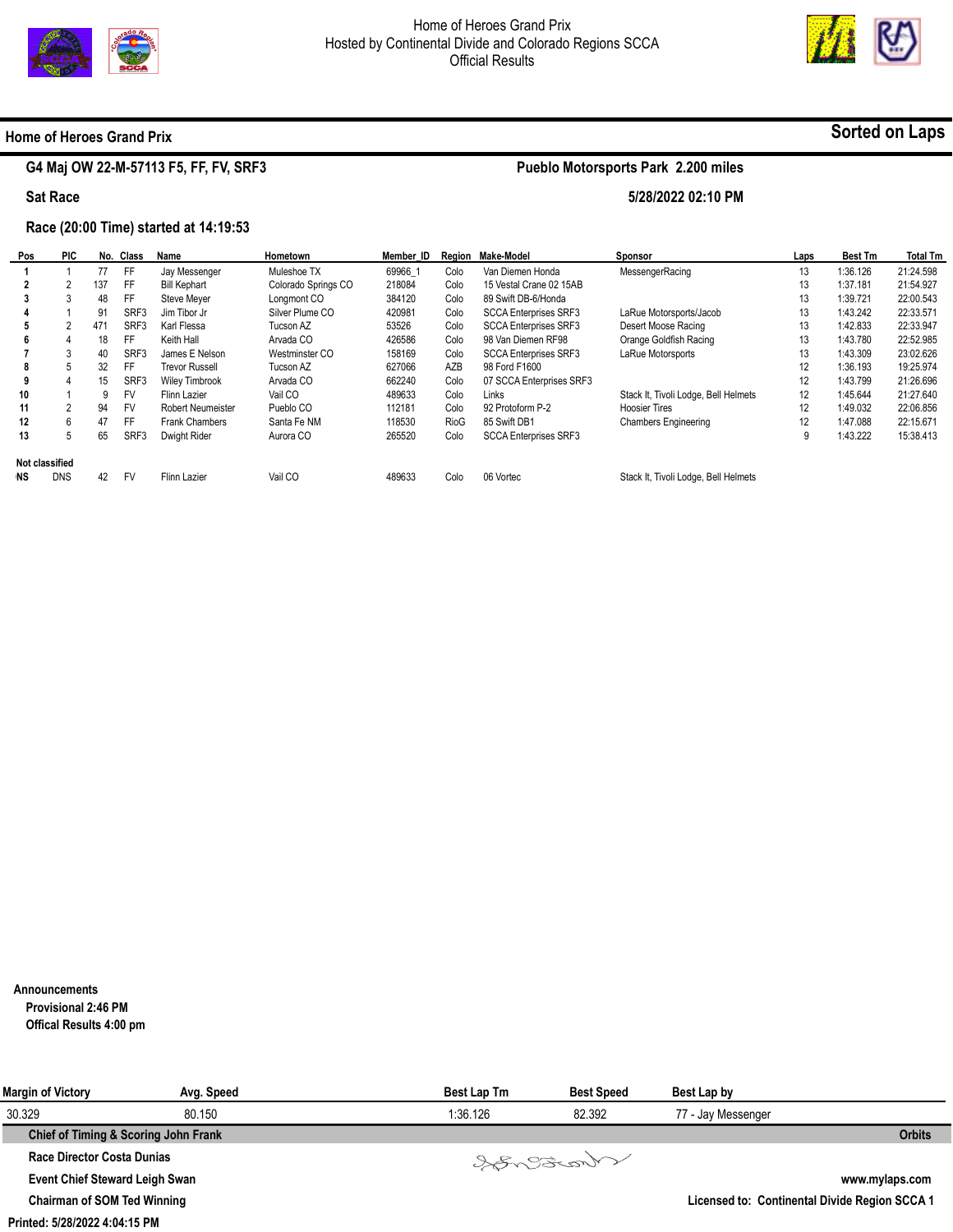



#### **Home of Heroes Grand Prix**

**Sat Race** 

## **G5 Maj CW 22-M-57113 Big Bore**

## **Pueblo Motorsports Park 2.200 miles**

#### **5/28/2022 03:30 PM**

**Race (20:00 Time) started at 16:00:08** 

| Pos                                      | <b>PIC</b>               | No. | Class                  | Name                        | Hometown                    | Member ID        |              | Region Make-Model                        | <b>Sponsor</b>                           | Laps | <b>Best Tm</b> | <b>Total Tm</b> |
|------------------------------------------|--------------------------|-----|------------------------|-----------------------------|-----------------------------|------------------|--------------|------------------------------------------|------------------------------------------|------|----------------|-----------------|
|                                          |                          | 25  | GT <sub>1</sub>        | <b>Robert Prilika</b>       | Larkspur CO                 | 422920           | Colo         | 14 Porsche 991.1 GT3 Cup                 | European Performance Specialists         | 13   | 1:38.481       | 21:31.241       |
|                                          |                          |     | GT <sub>2</sub>        | Boyd Lear                   | Garden City KS              | 137291 1         | Colo         | 03 Chevrolet Monte Carlo                 | Drussel Precision/Lear Speed             | 12   | 1:43.132       | 22:55.866       |
|                                          |                          | 42  | T <sub>2</sub>         | Kunsheng Ye                 | Monrovia CA                 | 524623           | Colo         | 07 Pontiac Solstice                      | Go 4 It Racing                           | 12   | 1:51.887       | 23:15.505       |
|                                          |                          | 41  | T <sub>1</sub>         | Michael Pettiford           | Louisville CO               | 149585           | Colo         | 06 Chevy Corvette Z06                    | GO 4 IT Racing Schools/Hoosier Tires/Hay | 8    | 1:39.069       | 13:39.472       |
| Not classified<br><b>NS</b><br><b>NS</b> | <b>DNS</b><br><b>DNS</b> | 16  | GT1<br>GT <sub>2</sub> | Mike McDonough<br>Dan Maver | Lakewood CO<br>Lone Tree CO | 338072<br>678371 | Colo<br>Colo | 94 Chevy Weaver Camaro<br>84 Porsche 944 |                                          |      |                |                 |

**Announcements** 

**Provisional Results 4:25 pm** 

| <b>Margin of Victory</b>              | Avg. Speed | <b>Best Lap Tm</b> | <b>Best Speed</b> | Best Lap by                                   |                |
|---------------------------------------|------------|--------------------|-------------------|-----------------------------------------------|----------------|
| 1 Lap                                 | 79.737     | 1:38.481           | 80.422            | 25 - Robert Prilika                           |                |
| Chief of Timing & Scoring John Frank  |            |                    |                   |                                               | <b>Orbits</b>  |
| Race Director Costa Dunias            |            |                    | Songonal          |                                               |                |
| <b>Event Chief Steward Leigh Swan</b> |            |                    |                   |                                               | www.mylaps.com |
| <b>Chairman of SOM Ted Winning</b>    |            |                    |                   | Licensed to: Continental Divide Region SCCA 1 |                |
| Printed: 5/28/2022 4:25:00 PM         |            |                    |                   |                                               |                |